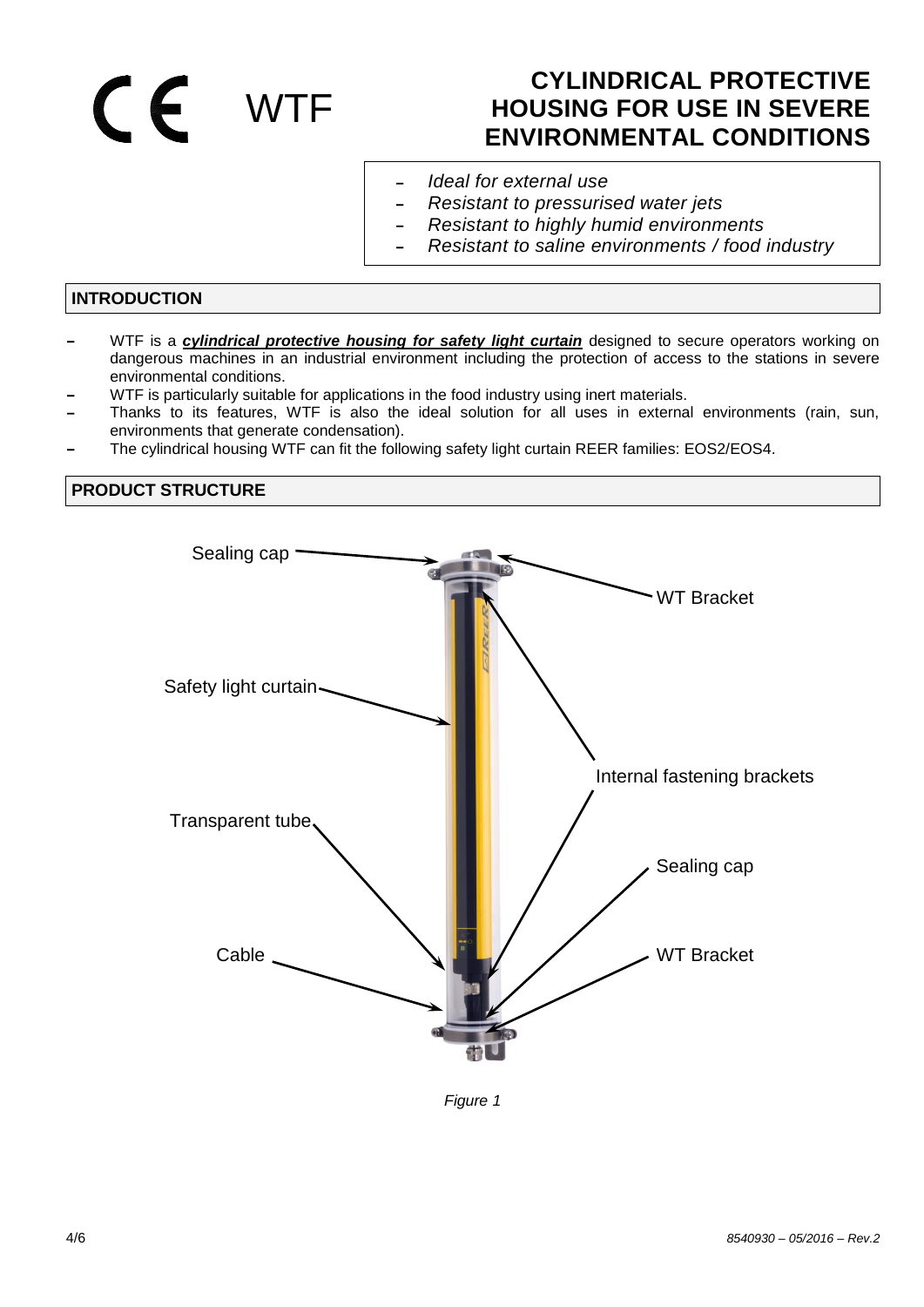# **GENERAL CHARACTERISTICS**

- Resistant to pressurised water streams of up to 100 bar.
- Integrated anti-condensation system through the GORE™ vent.
- Degree of protection IP69K.
- Operating temperature from -10° to 55°C.
- CE certified.

### **PROTECTIVE HOUSING TECHNICAL CHARACTERISTICS**

| <b>Fastenings</b>                  |                            |    | Via 2 WT circular brackets                   |  |  |  |  |
|------------------------------------|----------------------------|----|----------------------------------------------|--|--|--|--|
| °C<br><b>Operating temperature</b> |                            |    | $-10 \div 55$                                |  |  |  |  |
| pressurised water                  | Operating temperature with | °C | $10 \div 55$ (max. water pressure = 100 bar) |  |  |  |  |
|                                    | <b>Transparent tube</b>    |    | PMMA (Polymethylmethacrylate) Ø 50mm         |  |  |  |  |
| <b>Material</b>                    | Sealing caps               |    | POM C Ø 56mm / Silicone O-RING               |  |  |  |  |
|                                    | <b>WT EOS brackets</b>     |    | Stainless steel (AISI 316L)                  |  |  |  |  |
| Degree of protection               |                            |    | IP69K                                        |  |  |  |  |

# **LIGHT CURTAIN ELECTRICAL CONNECTIONS**

| <b>EMITTER</b> |              |                     |                       |  |  |  |  |  |  |  |
|----------------|--------------|---------------------|-----------------------|--|--|--|--|--|--|--|
| <b>PIN</b>     | <b>COLOR</b> | <b>NAME</b>         | <b>DESCRIPTION</b>    |  |  |  |  |  |  |  |
|                | <b>Brown</b> | 24VDC               | +24VDC power supply   |  |  |  |  |  |  |  |
| 3              | Blue         | 0VDC                | 0VDC power supply     |  |  |  |  |  |  |  |
| 5              | Grey         | PF                  | Ground connection     |  |  |  |  |  |  |  |
| 2              | White        | RANGE0 <sup>*</sup> |                       |  |  |  |  |  |  |  |
|                | Black        | RANGE1 *            | Barrier configuration |  |  |  |  |  |  |  |

| <b>RECEIVER</b> |              |                   |                                     |  |  |  |  |  |  |  |
|-----------------|--------------|-------------------|-------------------------------------|--|--|--|--|--|--|--|
| <b>PIN</b>      | <b>COLOR</b> | <b>NAME</b>       | <b>DESCRIPTION</b>                  |  |  |  |  |  |  |  |
| $\mathbf{2}$    | Brown        | 24VDC             | +24VDC power supply                 |  |  |  |  |  |  |  |
| 7               | Blue         | 0VDC              | 0VDC power supply                   |  |  |  |  |  |  |  |
| 8               | Red          | PF.               | Ground connection                   |  |  |  |  |  |  |  |
| 1               | White        | OSSD <sub>1</sub> | Safety static outputs               |  |  |  |  |  |  |  |
| 3               | Green        | OSSD <sub>2</sub> |                                     |  |  |  |  |  |  |  |
| 5               | Grev         | SEL A             | Barrier configuration               |  |  |  |  |  |  |  |
| 6               | Pink         | SEL B             |                                     |  |  |  |  |  |  |  |
|                 | Yellow       | K1 K2             | <b>External contactors Feedback</b> |  |  |  |  |  |  |  |

#### **DIMENSIONS (mm)**



**Cable lenght TX (m):** 50,15,10(standard),6 **Cable lenght RX (m):** 30,15,10(standard),6 **Ø max (mm) =** 5,8

*Figure 2*

| <b>MODEL</b>                                             | 150 | 300 | 450 | 600 | 750 | 900  | 1050 | 1200 | 1350 | 1500 | 1650 | 1800 | 2B  | 3B   | 4B   |
|----------------------------------------------------------|-----|-----|-----|-----|-----|------|------|------|------|------|------|------|-----|------|------|
| <b>Dimension "A"</b>                                     | 320 | 470 | 620 | 770 | 920 | 1070 | 1220 | 1370 | '520 | 1670 | 820  | 1970 | 760 | 1060 | 1160 |
| "В"<br><b>Dimension</b>                                  | 290 | 440 | 590 | 740 | 890 | 1040 | ,190 | 1340 | 490  | 1640 | 790  | 1940 | 730 | 1030 | 1130 |
| $n_{\bullet}$<br><b>Dimension</b><br>$(\pm 3 \text{mm})$ | 315 | 465 | 615 | 765 | 915 | 1065 | 1215 | 1365 | 1515 | 1665 | '815 | 1965 | 755 | 1055 | 1155 |
| "D"<br><b>Dimension</b>                                  | 337 | 487 | 637 | 787 | 937 | 1087 | 1237 | 1387 | 1537 | 1687 | 837  | 1987 | 77  | 107  | 1177 |